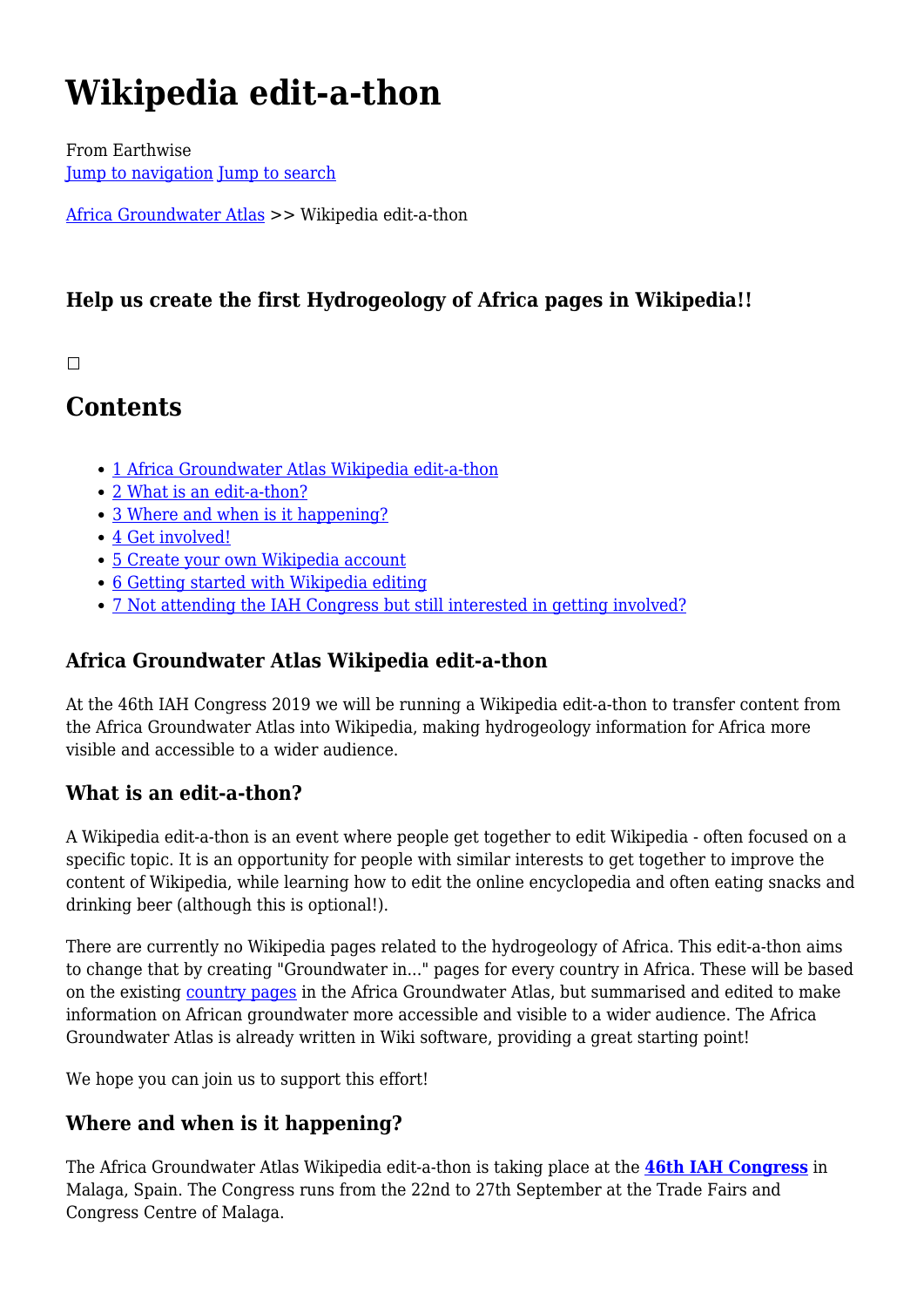It will be on **Monday 23 September, from 4 - 7pm**, in **Multiuse Room 4**.

See the *[Congress Programme](http://www.iah2019.org/wp-content/uploads/IAH2019_Programme_web.pdf)*.

## **Get involved!**

#### **Are you attending the 46th IAH Congress? Do you have an interest in African groundwater?** (no experience necessary!)

If the answer is yes, we would love to see you at the edit-a-thon. The idea is that each participant will be assigned a country to work on and together, in a room with beer and snacks, we will create new pages in Wikipedia based on the existing content in the Africa Groundwater Atlas. All you need to bring is a laptop - everything else will be provided.

To plan and manage numbers, please **register an interest** (this isn't a commitment!) before the event by dropping an email to AfricaGWAtlas@bgs.ac.uk with the following information:

- Name
- Institution
- African country or countries of interest (remember no experience necessary!)

Please do drop in even if you can't stay for the whole session - find out more about the Africa Groundwater Atlas and Wikipedia, and how you can get involved in future!

If you'd like any further information about the edit-a-thon, please also feel free to email AfricaGWAtlas@bgs.ac.uk

#### **Create your own Wikipedia account**

You'll need a Wikipedia account in order to start editing. You can create your account before the edit-a-thon to speed things up - **[Create a Wikipedia Account](https://en.wikipedia.org/w/index.php?title=Special:CreateAccount)**.

You'll set up a Username that will be visible to everyone viewing any pages that you edit. You don't have to use your real name if you don't want to - but you can if you want. Note that accounts (and usernames) are for individuals and not organisations.

## **Getting started with Wikipedia editing**

In the edit-a-thon we'll lead you through everything you need to know about editing Wikipedia pages! But if you want to get started learning how in advance, try **[the Wikipedia Adventure](https://en.wikipedia.org/wiki/Wikipedia:The_Wikipedia_Adventure)**, where you can learn to edit Wikpedia in about an hour.

## **Not attending the IAH Congress but still interested in getting involved?**

Drop us an email at AfricaGWAtlas@bgs.ac.uk with the info above and we can tell you more about helping remotely!

After the event we will upload all the resources you need to get involved and create new Wikipedia pages on groundwater in Africa in your own time to [a Google Drive Africa Groundwater Atlas](https://drive.google.com/drive/folders/1Z7azj8fVB5YuARpD7dF1Hl7WJYxhQ8Rg) [resource folder](https://drive.google.com/drive/folders/1Z7azj8fVB5YuARpD7dF1Hl7WJYxhQ8Rg).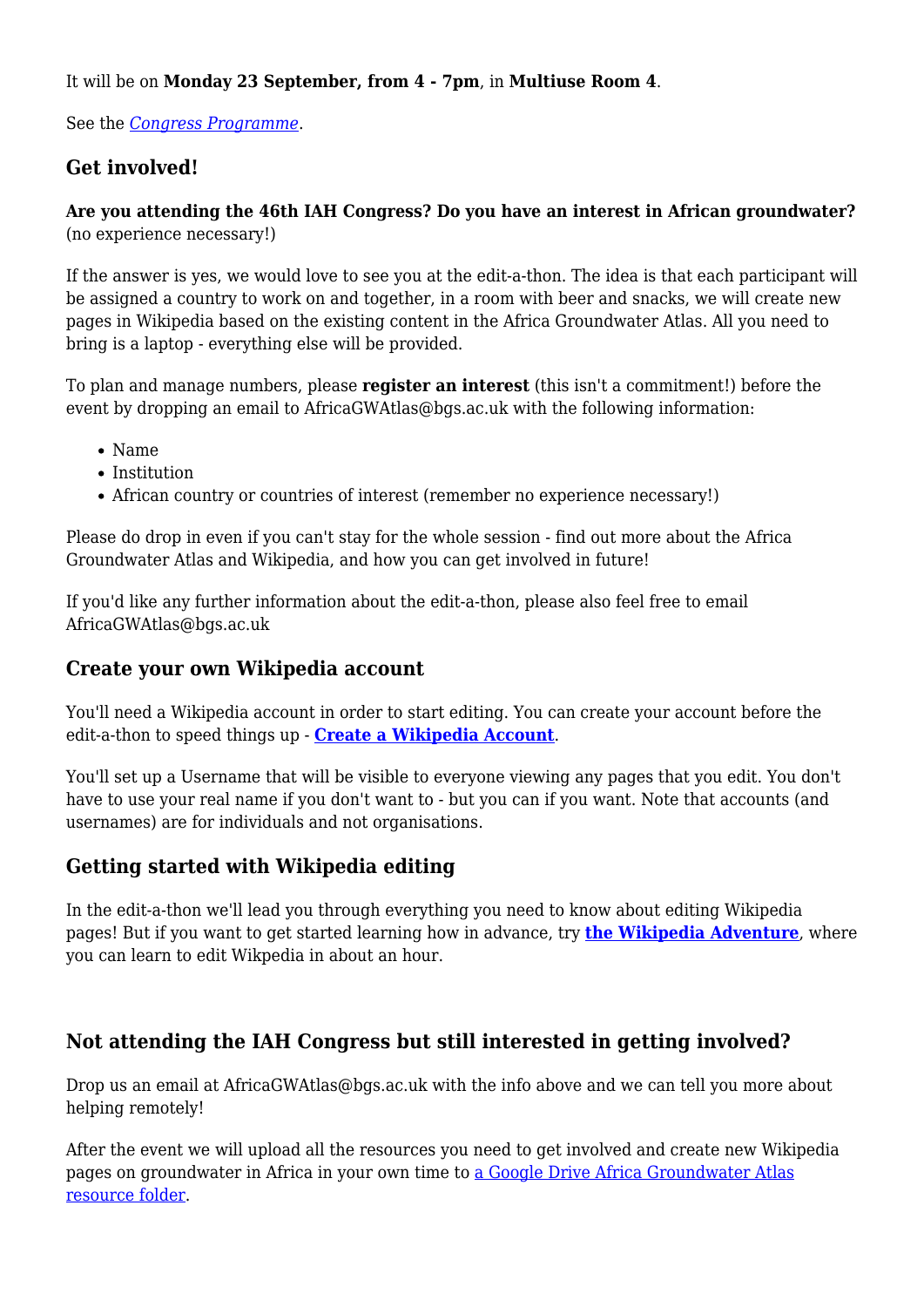Return to [Africa Groundwater Atlas](http://earthwise.bgs.ac.uk/index.php/Africa_Groundwater_Atlas_Home)

Retrieved from ['http://earthwise.bgs.ac.uk/index.php?title=Wikipedia\\_edit-a-thon&oldid=42519](http://earthwise.bgs.ac.uk/index.php?title=Wikipedia_edit-a-thon&oldid=42519)' [Category](http://earthwise.bgs.ac.uk/index.php/Special:Categories):

[Africa Groundwater Atlas](http://earthwise.bgs.ac.uk/index.php/Category:Africa_Groundwater_Atlas)

# **Navigation menu**

## **Personal tools**

- Not logged in
- [Talk](http://earthwise.bgs.ac.uk/index.php/Special:MyTalk)
- [Contributions](http://earthwise.bgs.ac.uk/index.php/Special:MyContributions)
- [Log in](http://earthwise.bgs.ac.uk/index.php?title=Special:UserLogin&returnto=Wikipedia+edit-a-thon&returntoquery=action%3Dmpdf)
- [Request account](http://earthwise.bgs.ac.uk/index.php/Special:RequestAccount)

#### **Namespaces**

- [Page](http://earthwise.bgs.ac.uk/index.php/Wikipedia_edit-a-thon)
- [Discussion](http://earthwise.bgs.ac.uk/index.php?title=Talk:Wikipedia_edit-a-thon&action=edit&redlink=1)

 $\overline{\phantom{a}}$ 

#### **Variants**

#### **Views**

- [Read](http://earthwise.bgs.ac.uk/index.php/Wikipedia_edit-a-thon)
- [Edit](http://earthwise.bgs.ac.uk/index.php?title=Wikipedia_edit-a-thon&action=edit)
- [View history](http://earthwise.bgs.ac.uk/index.php?title=Wikipedia_edit-a-thon&action=history)
- [PDF Export](http://earthwise.bgs.ac.uk/index.php?title=Wikipedia_edit-a-thon&action=mpdf)

 $\Box$ 

#### **More**

#### **Search**

Search  $\|\mathsf{Go}\|$ 

# **Navigation**

- [Main page](http://earthwise.bgs.ac.uk/index.php/Main_Page)
- [Recent changes](http://earthwise.bgs.ac.uk/index.php/Special:RecentChanges)
- [Random page](http://earthwise.bgs.ac.uk/index.php/Special:Random)
- [Help about MediaWiki](https://www.mediawiki.org/wiki/Special:MyLanguage/Help:Contents)